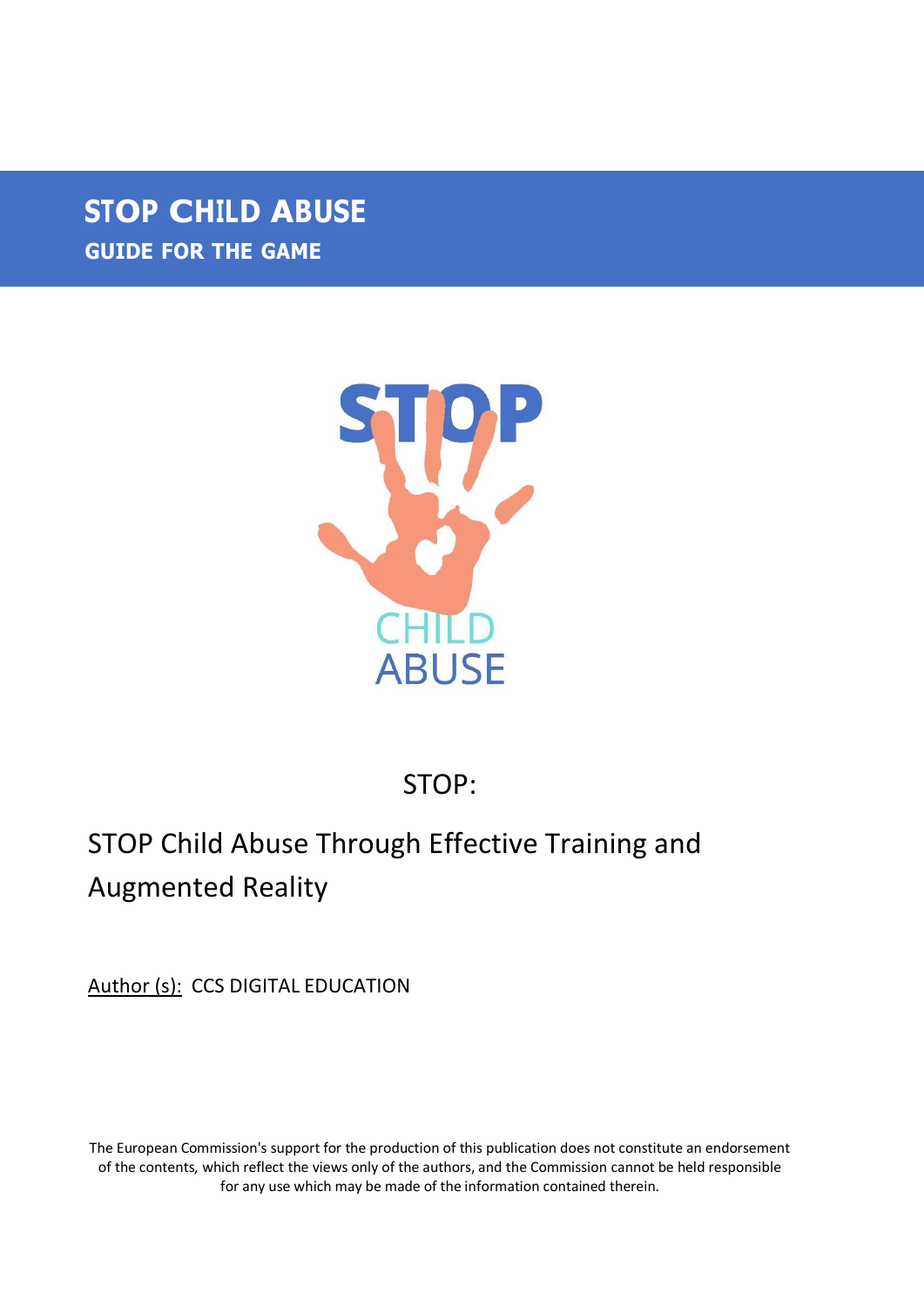

### **STOP CHILD ABUSE - DISSEMINATION STRATEGY**

## **PROJECT INFORMATION**

**PROJECT ACRONYM:** STOP

**PROJECT TITLE:** STOP Child Abuse Through Effective Training and Augmented Reality

**PROJECT NUMBER:** 2019-2-HR01-KA205-061028

**SUB-PROGRAMME OR KA:** KA2 – STRATEGIC PARTNERSHIP FOR YOUTH

**WEBSITE:** [WWW.ERASMUSSTOP.EU](http://www.erasmusstop.eu/)

#### **CONSORTIUM:**

Coordinator: Partners:









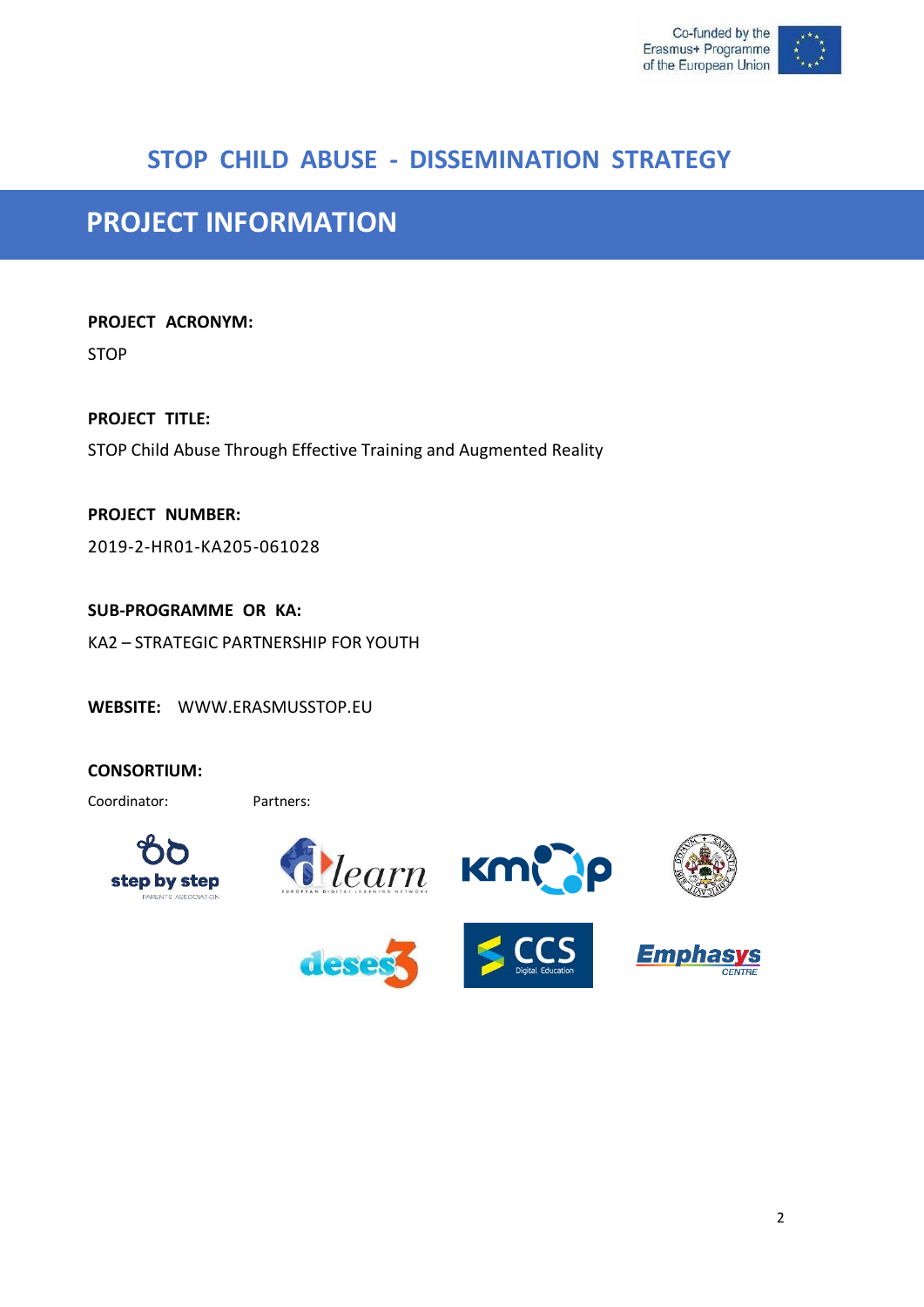

# **TABLE OF CONTENTS**

### Contents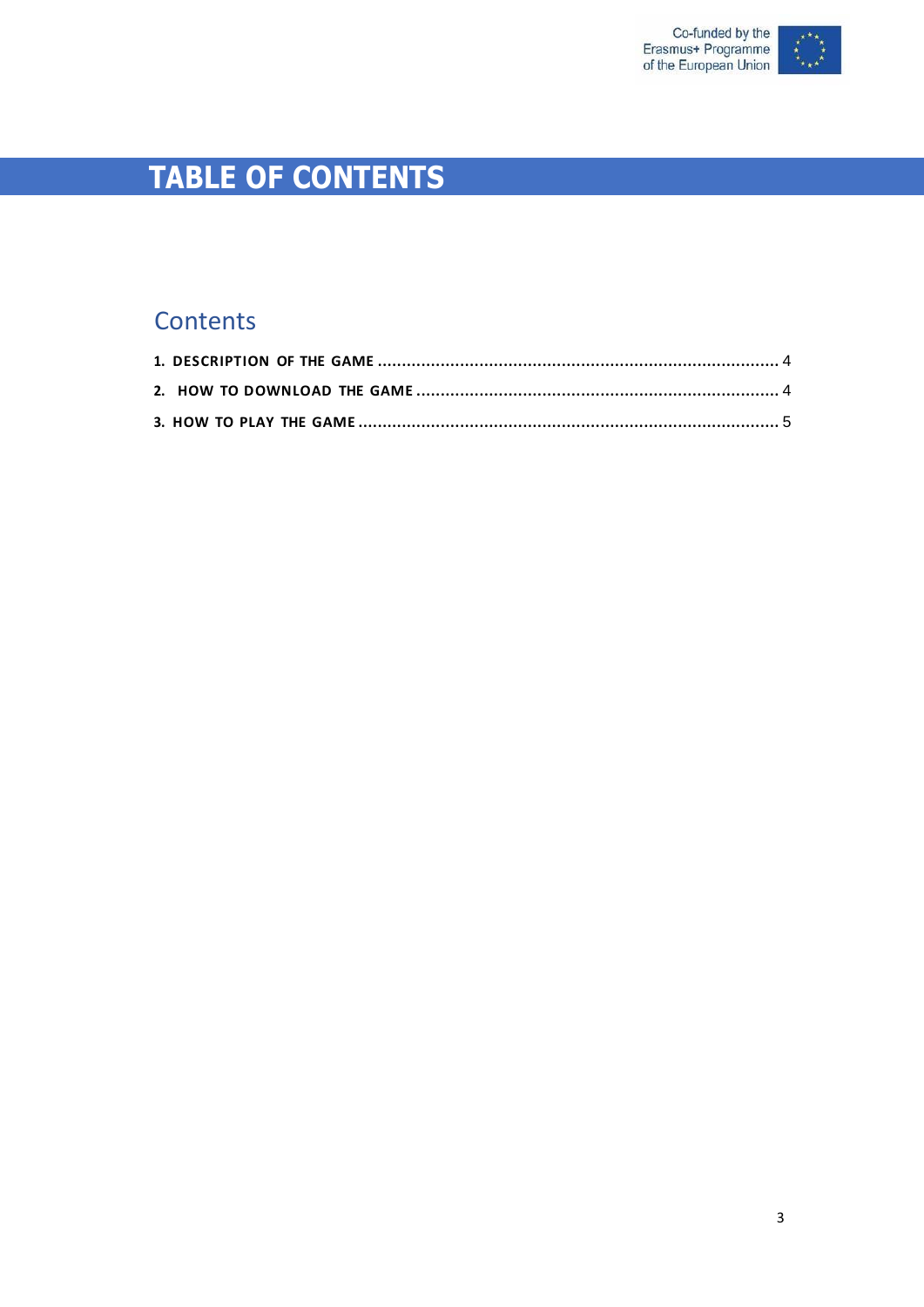

### <span id="page-3-0"></span>**1. DESCRIPTION OF THE GAME**

STOP Game is an AR quiz aiming to assist young individuals (9-18 years old) to understand the topic of sexual inappropriate behavior and abuse through real life scenarios. The game comprises the following topics:

-Sexual inappropriate behavior

-Inappropriate touching

-Sexting (Receiving, Sharing)

-Grooming

The game is developed along two infographics containing some images. All you have to do is to scan an image, read the real-life scenario which is relevant to the image and answer to the question about the scenario. The more correct answers you give the more points you get. Try to gather as many points as possible to earn a badge at the end of the game!

### <span id="page-3-1"></span>**2. HOW TO DOWNLOAD THE GAME**

The game will be soon available in Play Store and App store.

At the time, for Android phones, you can download the game from here: <https://portal.testapp.io/apps/install/6eMMWBn8w4j9V>

The AR game is compatible only with the devices on the list: <https://developers.google.com/ar/devices>

For playing the game you should have installed the Google AR services. So, if your phone is on the previous list but you have troubles in opening it, please make sure that you have installed the Google AR services first. If you can't download the Google AR services or you have trouble installing itin please check these articles:

[https://www.republicworld.com/technology-news/apps/google-play-services-for-ar-not-compatible](https://www.republicworld.com/technology-news/apps/google-play-services-for-ar-not-compatible-here-is-what-you-can-do.html#%3A~%3Atext%3DYou%20have%20not%20updated%20the%2Chot%20or%20has%20memory%20problems)[here-is-what-you-can-](https://www.republicworld.com/technology-news/apps/google-play-services-for-ar-not-compatible-here-is-what-you-can-do.html#%3A~%3Atext%3DYou%20have%20not%20updated%20the%2Chot%20or%20has%20memory%20problems)

[do.html#:~:text=You%20have%20not%20updated%20the,hot%20or%20has%20memory%20problem](https://www.republicworld.com/technology-news/apps/google-play-services-for-ar-not-compatible-here-is-what-you-can-do.html#%3A~%3Atext%3DYou%20have%20not%20updated%20the%2Chot%20or%20has%20memory%20problems) [s](https://www.republicworld.com/technology-news/apps/google-play-services-for-ar-not-compatible-here-is-what-you-can-do.html#%3A~%3Atext%3DYou%20have%20not%20updated%20the%2Chot%20or%20has%20memory%20problems)

<https://support.google.com/googleplay/answer/9037938?hl=en>

For IOS devices, the game should be tested through Testflight

[\(https://apps.apple.com/us/app/testflight/id899247664](https://apps.apple.com/us/app/testflight/id899247664) ). So you should download this app first to test the game. Then we will invite you through email to test it. You can write your email here: [https://docs.google.com/document/d/1I5eRyQje0DPsWLplRK4MUIWtN2XcFirC/edit?usp=sharing&o](https://docs.google.com/document/d/1I5eRyQje0DPsWLplRK4MUIWtN2XcFirC/edit?usp=sharing&ouid=105393488796306369800&rtpof=true&sd=true) [uid=105393488796306369800&rtpof=true&sd=true](https://docs.google.com/document/d/1I5eRyQje0DPsWLplRK4MUIWtN2XcFirC/edit?usp=sharing&ouid=105393488796306369800&rtpof=true&sd=true) and we will send you an invitation to test it on Testflight. All you have to do is to follow our instructions you will get via our emails. First you should download the app store connect and login with your Apple ID account (the email you have for the account). Once you have been connected you will receive another email for testing the game through Testflight.

The game is online, and as such you should be connected to the internet to play it.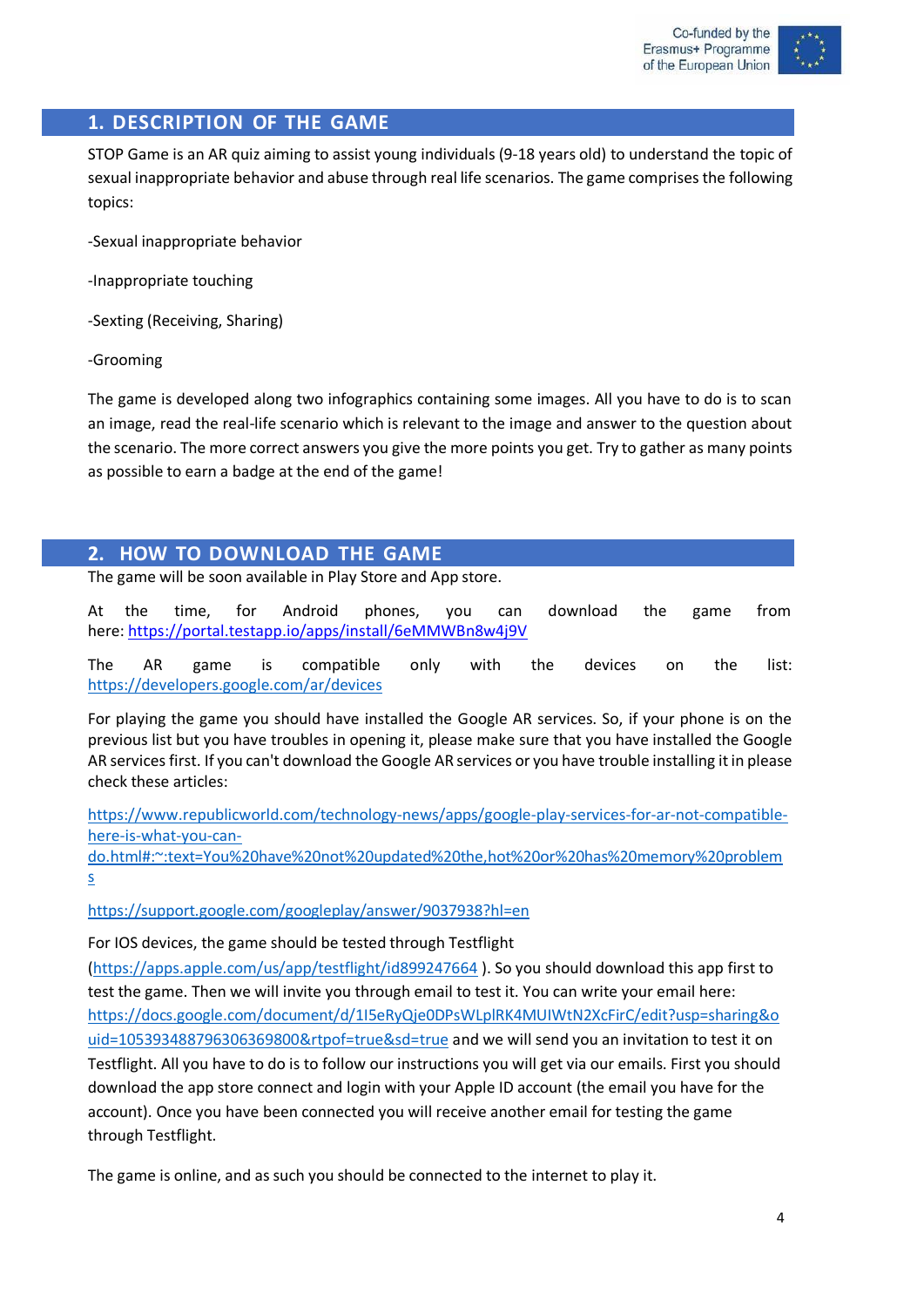

### <span id="page-4-0"></span>**3. HOW TO PLAY THE GAME**

Welcome to the STOP AR game!



The first step is to register to the game. Upon the registration you should provide some personal data, select an avatar and also agree with our Privacy Policy. There is a link that is connected to the policy but you can also read it here:

<http://www.erasmusstop.eu/sites/default/files/Privacy%20policy-STOP.pdf>

| $\leftarrow$<br><b>STOP</b><br>ABUSE | $\leftarrow$<br><b>STOP</b><br>ABUSE              |
|--------------------------------------|---------------------------------------------------|
| <b>Register for an account</b>       | <b>Register for an account</b>                    |
| Username                             | Choose an avatar                                  |
| E-mail                               | O                                                 |
| Password<br>Date of birth            | <b>Ry</b><br>ఴ                                    |
| Country<br><b>NEXT</b>               | ₩<br>C<br>U,<br>Ō,<br>I agree with Privacy Policy |
| Privacy Policy                       | <b>SIGN UP</b>                                    |
| Georgenet Sales                      | Privacy Policy                                    |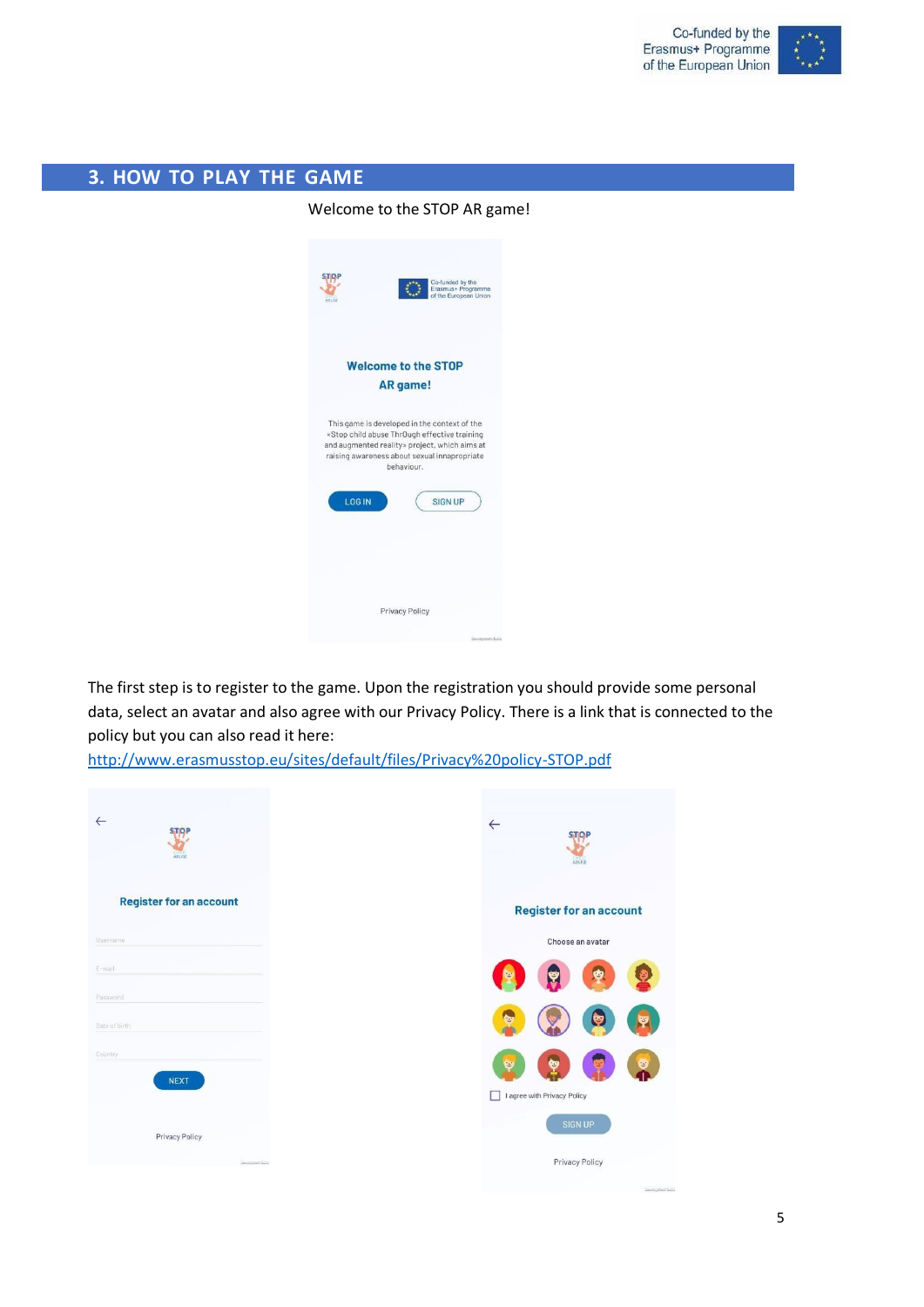

The game was developed for two different age groups: teenagers between 9-12 and 13-18 years old.

So, depending on the age you claim during the registration process you can see specific content. That means that if you create an account and indicate an age between 9 to 12 years old, you can scan specific images and see the content we developed for these ages. On the contrary, if you create another account indicating an age between 13 to 18 years old you can scan different images and see different content.

So, if you belong to the group age 9-12 you can scan the images in this infographic: [http://www.erasmusstop.eu/sites/default/files/infographic\\_9-12.pdf](http://www.erasmusstop.eu/sites/default/files/infographic_9-12.pdf) and if you belong to the group age 13-18 you can scan the images in this infographic:

[http://www.erasmusstop.eu/sites/default/files/infographic\\_13-18.pdf](http://www.erasmusstop.eu/sites/default/files/infographic_13-18.pdf)

All the images are also available here:

<https://drive.google.com/drive/folders/1qhdjX8vufjoHjdCKWSil8zqwPk4uOqsr?usp=sharing>

The infographics should be printed in A3 or A2 size in a face to face training.

#### **Let's Play!**

Now, you have access to the printed infographic or to the online images. Therefore, it's time to start scanning the images. Tap on the button "open the camera" to start.



You have to scan 20 images in a row to complete the game. If you start scanning images and then exit when you go again to scan them, the game will be reset, and you have to start from the beginning.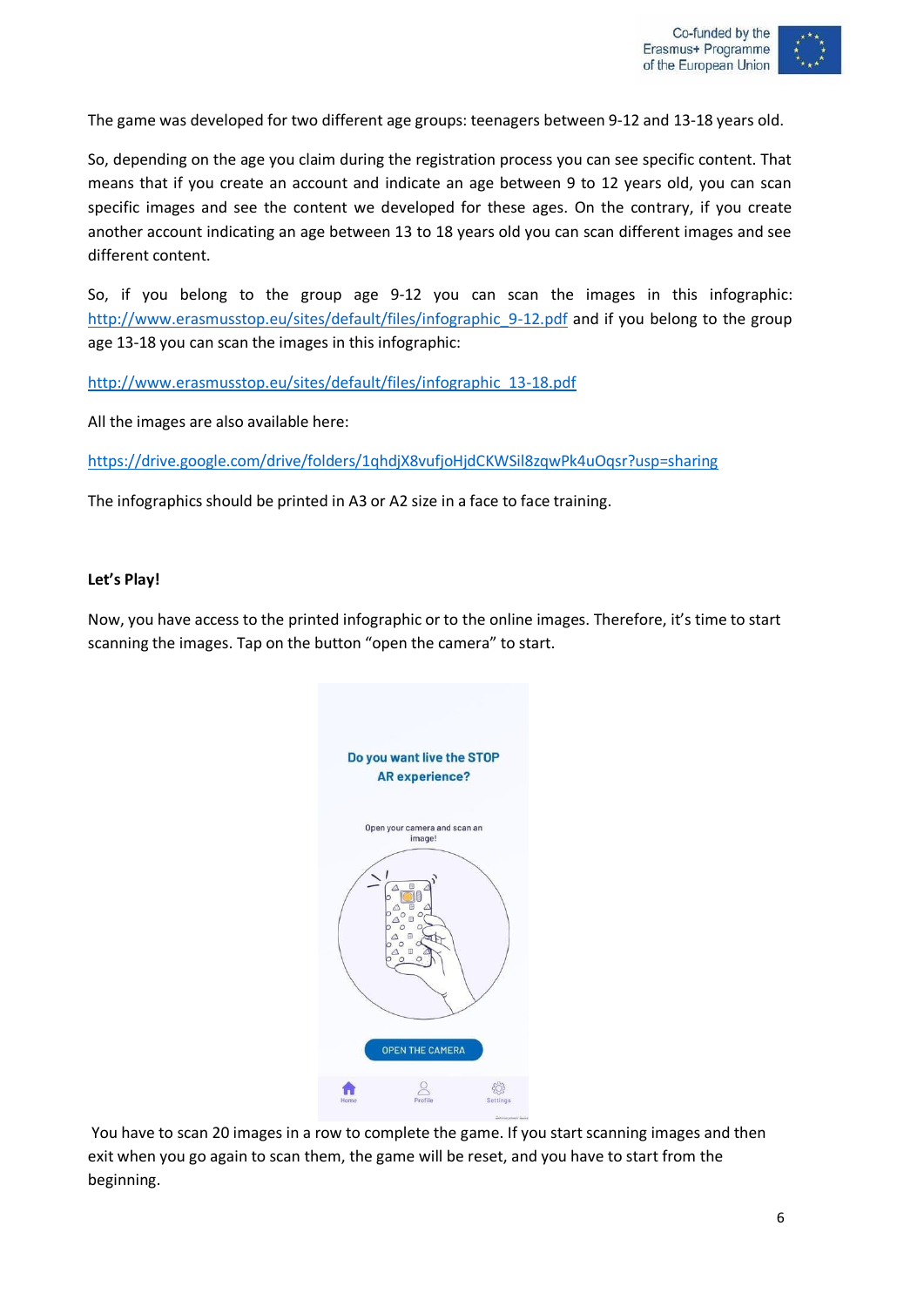



Once you open the camera, turn in over a picture to scan it. After you scan the image a short text with an example of a real-life situation will appear. When scanning an image remember to hold the phone steady, and in case that there is difficulty in scanning the image, zoom in and out the camera, or change the angle of the device. If you use the infographic the camera should be directed to one image only. The images are near each other in the infographic, and as such you should be careful and point your camera only to one image. If your camera "catch" 2 images at the same time, the content for the one image will appear and then we will not be able to scan the other image. In general, you can scan each image only one. So if you scan an image, see the scenario, answer the question and get the feedback and the points from your answer, you can't scan the same image immediately. If you want to scan the same image again, you should go back to your profile and then open the camera again, but that means that the game will start from the beginning and your score will be lost.

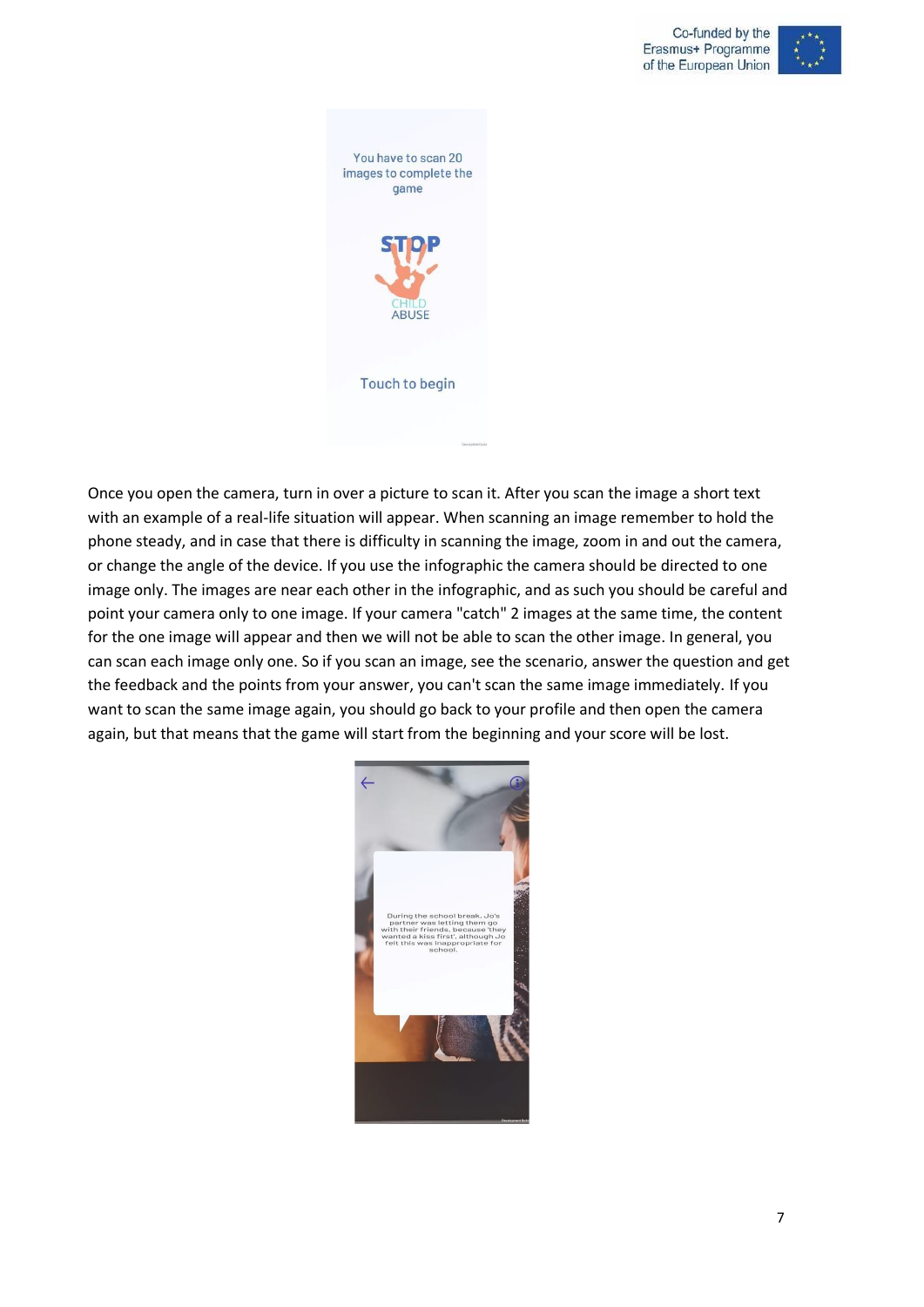

Once you tap on the scenario, a multiple-choice question based on the it will appear. Choose the answer of your preference to move on. The box of the correct answer will turn into green, while the wrong answers will turn into red.



Once you choose an answer, a feedback paragraph will appear. Tap on it to complete the scanning of the image.

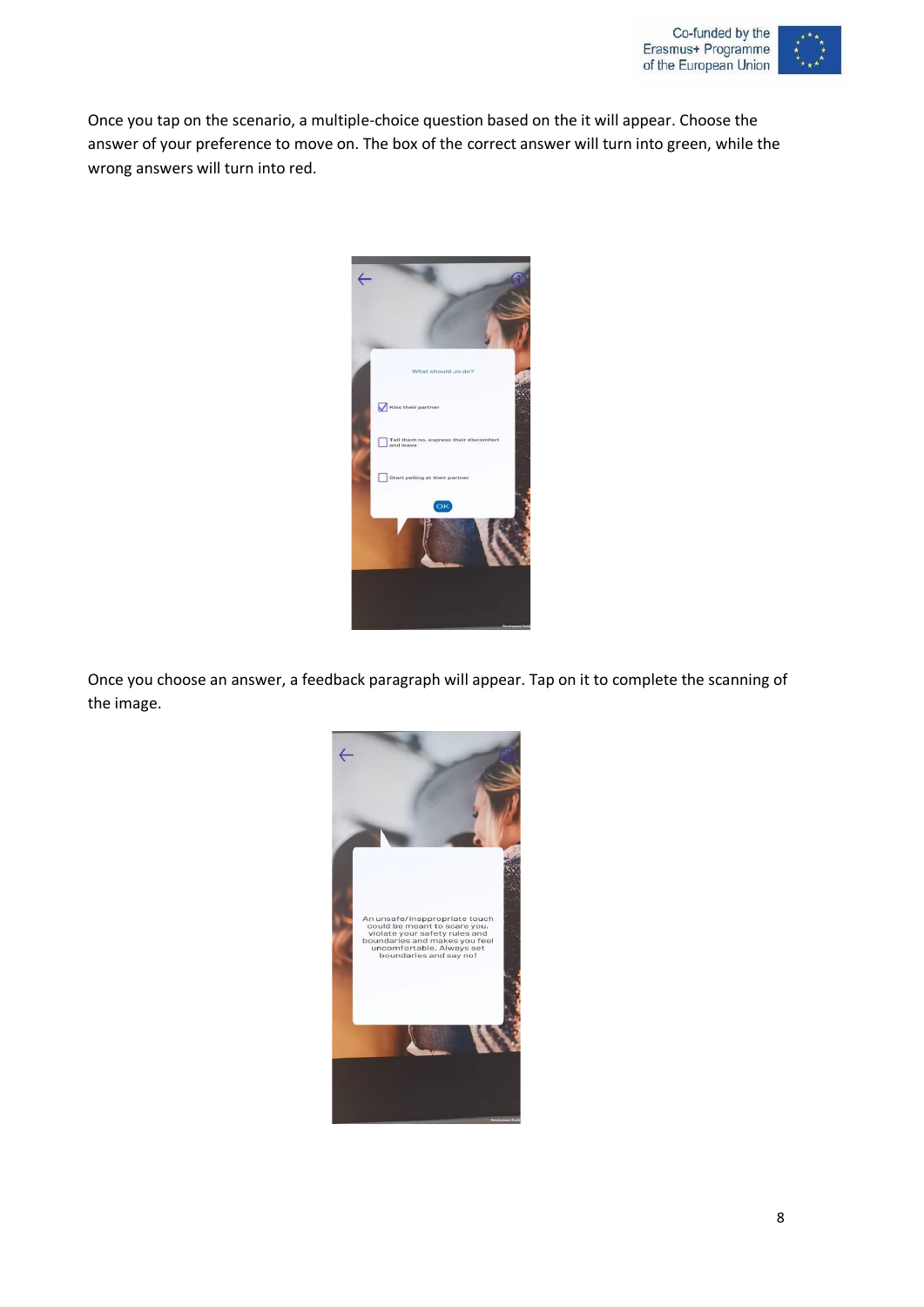

You can see how many images you have scanned and the correct answers you have given, if you tap on the information icon on the top right corner when the camera is open. Based on the correct answers you gave, you will earn a badge at the end of the game. One correct answer equals 5 points, so the total points you can collect are 100.



You can always leave and go to your profile to see the score and the number of scanned images but that means that you will play the game from the beginning. Also, you can log out of the game anytime, if you tap the button "LOG OUT".

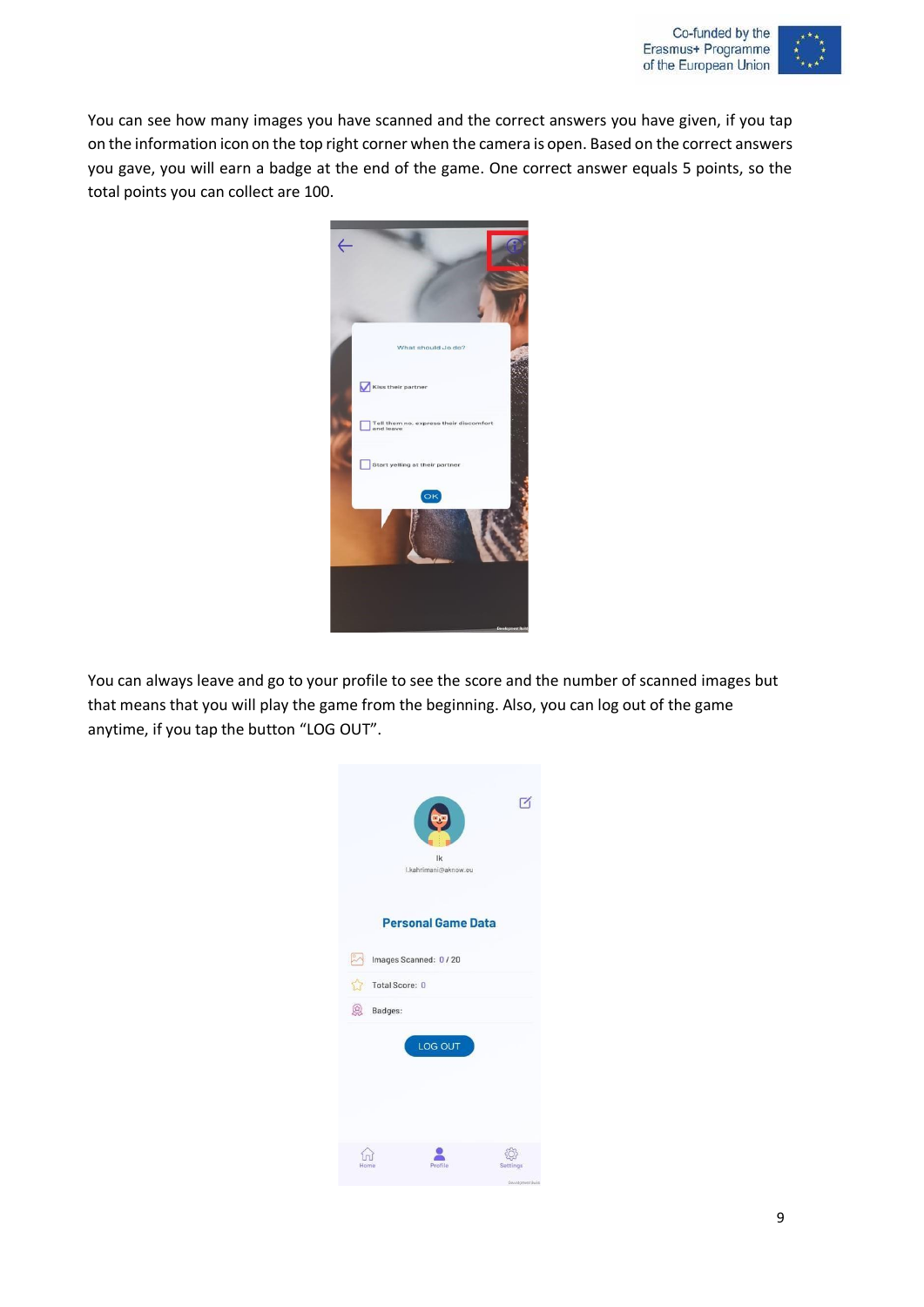

Once you scan 20 images in a row a message that you have successfully completed the game will appear. There is a link to our website which you can follow to read more content about sexual inappropriate behavior or find out more information about our project. Tap on the button "results" to find out about your score, the time spent and the badge you earned (if any).

| <b>Congratulations! You have</b><br>successfully completed<br>the game!              |
|--------------------------------------------------------------------------------------|
| $\circ$<br>$\circ$<br>Congratulations!<br>$\circ$                                    |
| Do you want to see your overall<br>performance? Go to the results page!              |
| <b>RESULTS</b>                                                                       |
| If you want find out more about sexual<br>inappropriate behaviour, visit our website |
| http://erasmusstop.eu/                                                               |

In case you have earned a badge, you can tap on it to appear. Three different badges are available in the game: bronze, silver gold. After you tap on the badge name, the front camera or your device will open, and the badge will appear on you.

| $\leftarrow$                          |  |  |
|---------------------------------------|--|--|
| <b>Results</b>                        |  |  |
| $\mathbb{R}$<br>Images Scanned: 20/20 |  |  |
| Correct answers: 17/20<br>$\vee$      |  |  |
| Total Score: 85<br>57                 |  |  |
| 8<br><b>Badges: Silver</b>            |  |  |
| Time spent: 6.182276 m<br>$\circ$     |  |  |
| REPLAY                                |  |  |
|                                       |  |  |
| Rate us!                              |  |  |
| * * * * *                             |  |  |
|                                       |  |  |